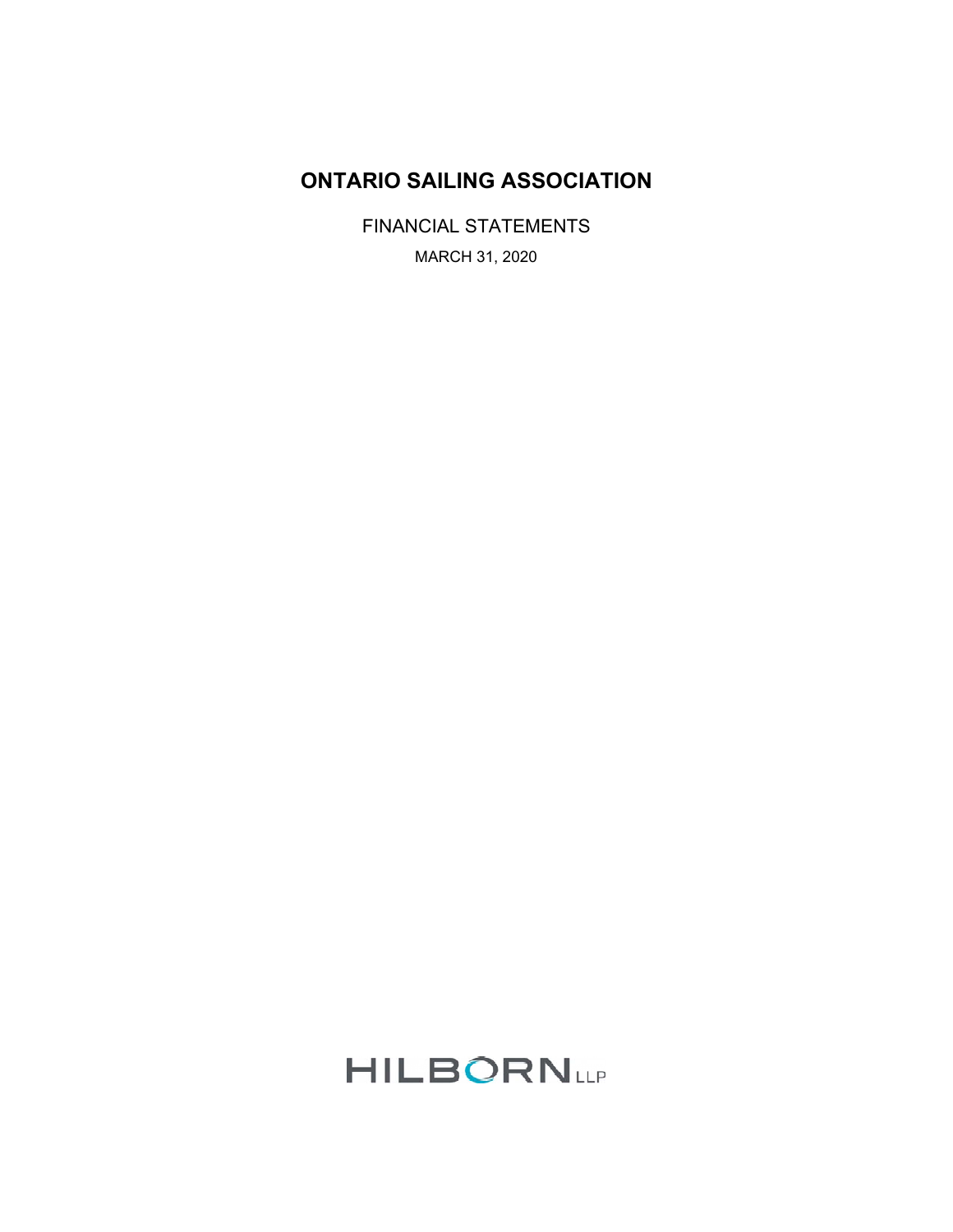# **HILBORN**UP

## **Independent Auditor's Report**

To the Members of the Ontario Sailing Association

## **Opinion**

We have audited the financial statements of the Ontario Sailing Association (the "Association"), which comprise the statement of financial position as at March 31, 2020, and the statements of revenues and expenses - operating fund, revenues and expenses - restricted funds, changes in net assets, and cash flows for the year then ended, and notes to the financial statements, including a summary of significant accounting policies*.*

In our opinion, the accompanying financial statements present fairly, in all material respects, the financial position of the Association as at March 31, 2020, and the results of its operations and its cash flows for the year then ended in accordance with Canadian accounting standards for not-for-profit organizations.

## **Basis for Opinion**

We conducted our audit in accordance with Canadian generally accepted auditing standards. Our responsibilities under those standards are further described in the Auditor's Responsibilities for the Audit of the Financial Statements section of our report. We are independent of the Association in accordance with the ethical requirements that are relevant to our audit of the financial statements in Canada, and we have fulfilled our other ethical responsibilities in accordance with these requirements. We believe that the audit evidence we have obtained is sufficient and appropriate to provide a basis for our opinion.

#### **Responsibilities of Management and Those Charged with Governance for the Financial Statements**

Management is responsible for the preparation and fair presentation of the financial statements in accordance with Canadian accounting standards for not-for-profit organizations, and for such internal control as management determines is necessary to enable the preparation of financial statements that are free from material misstatement, whether due to fraud or error.

In preparing the financial statements, management is responsible for assessing the ability of the Association to continue as a going concern, disclosing, as applicable, matters related to going concern and using the going concern basis of accounting unless management either intends to liquidate the Association or to cease operations, or has no realistic alternative but to do so.

Those charged with governance are responsible for overseeing the financial reporting process of the Association.

#### **Auditor's Responsibilities for the Audit of the Financial Statements**

Our objectives are to obtain reasonable assurance about whether the financial statements as a whole are free from material misstatement, whether due to fraud or error, and to issue an auditor's report that includes our opinion. Reasonable assurance is a high level of assurance, but is not a guarantee that an audit conducted in accordance with Canadian generally accepted auditing standards will always detect a material misstatement when it exists. Misstatements can arise from fraud or error and are considered material if, individually or in the aggregate, they could reasonably be expected to influence the economic decisions of users taken on the basis of the financial statements.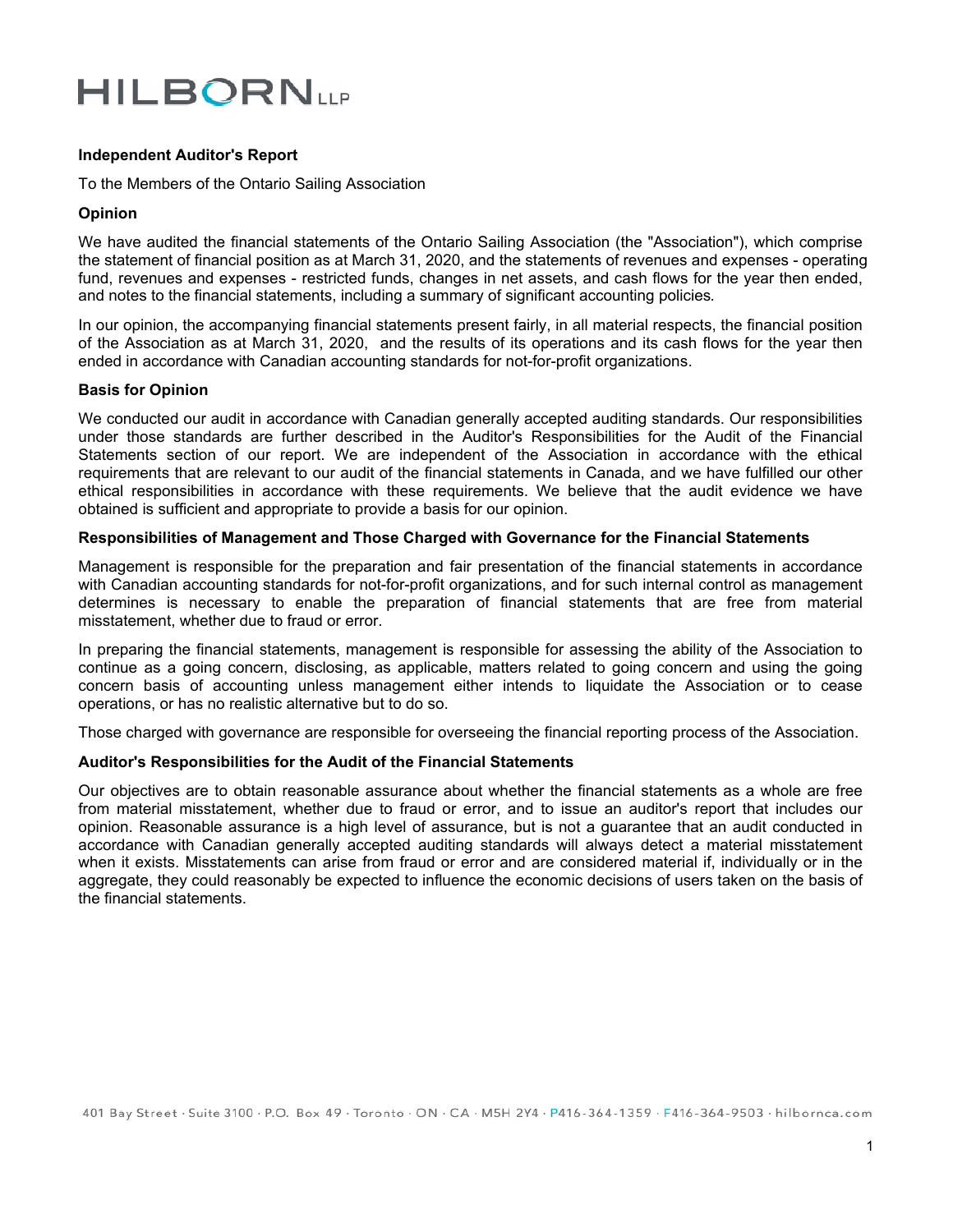# **HILBORNLLP**

## **Independent Auditor's Report (continued)**

#### **Auditor's Responsibilities for the Audit of the Financial Statements (continued)**

As part of an audit in accordance with Canadian generally accepted auditing standards, we exercise professional judgment and maintain professional skepticism throughout the audit. We also:

- Identify and assess the risks of material misstatement of the financial statements, whether due to fraud or error, design and perform audit procedures responsive to those risks, and obtain audit evidence that is sufficient and appropriate to provide a basis for our opinion. The risk of not detecting a material misstatement resulting from fraud is higher than for one resulting from error, as fraud may involve collusion, forgery, intentional omissions, misrepresentations, or the override of internal control.
- Obtain an understanding of internal control relevant to the audit in order to design audit procedures that are appropriate in the circumstances, but not for the purpose of expressing an opinion on the effectiveness of the internal control of the Association.
- Evaluate the appropriateness of accounting policies used and the reasonableness of accounting estimates and related disclosures made by management.
- Conclude on the appropriateness of management's use of the going concern basis of accounting and, based on the audit evidence obtained, whether a material uncertainty exists related to events or conditions that may cast significant doubt on the ability of the Association to continue as a going concern. If we conclude that a material uncertainty exists, we are required to draw attention in our auditor's report to the related disclosures in the financial statements or, if such disclosures are inadequate, to modify our opinion. Our conclusions are based on the audit evidence obtained up to the date of our auditor's report. However, future events or conditions may cause the Association to cease to continue as a going concern.
- Evaluate the overall presentation, structure and content of the financial statements, including the disclosures, and whether the financial statements represent the underlying transactions and events in a manner that achieves fair presentation.

We communicate with those charged with governance regarding, among other matters, the planned scope and timing of the audit and significant audit findings, including any significant deficiencies in internal control that we identify during our audit.

We also provide those charged with governance with a statement that we have complied with relevant ethical requirements regarding independence, and to communicate with them all relationships and other matters that may reasonably be thought to bear on our independence, and where applicable, related safeguards.

Hilborn LLP

Toronto, Ontario Chartered Professional Accountants July 22, 2020 Licensed Public Accountants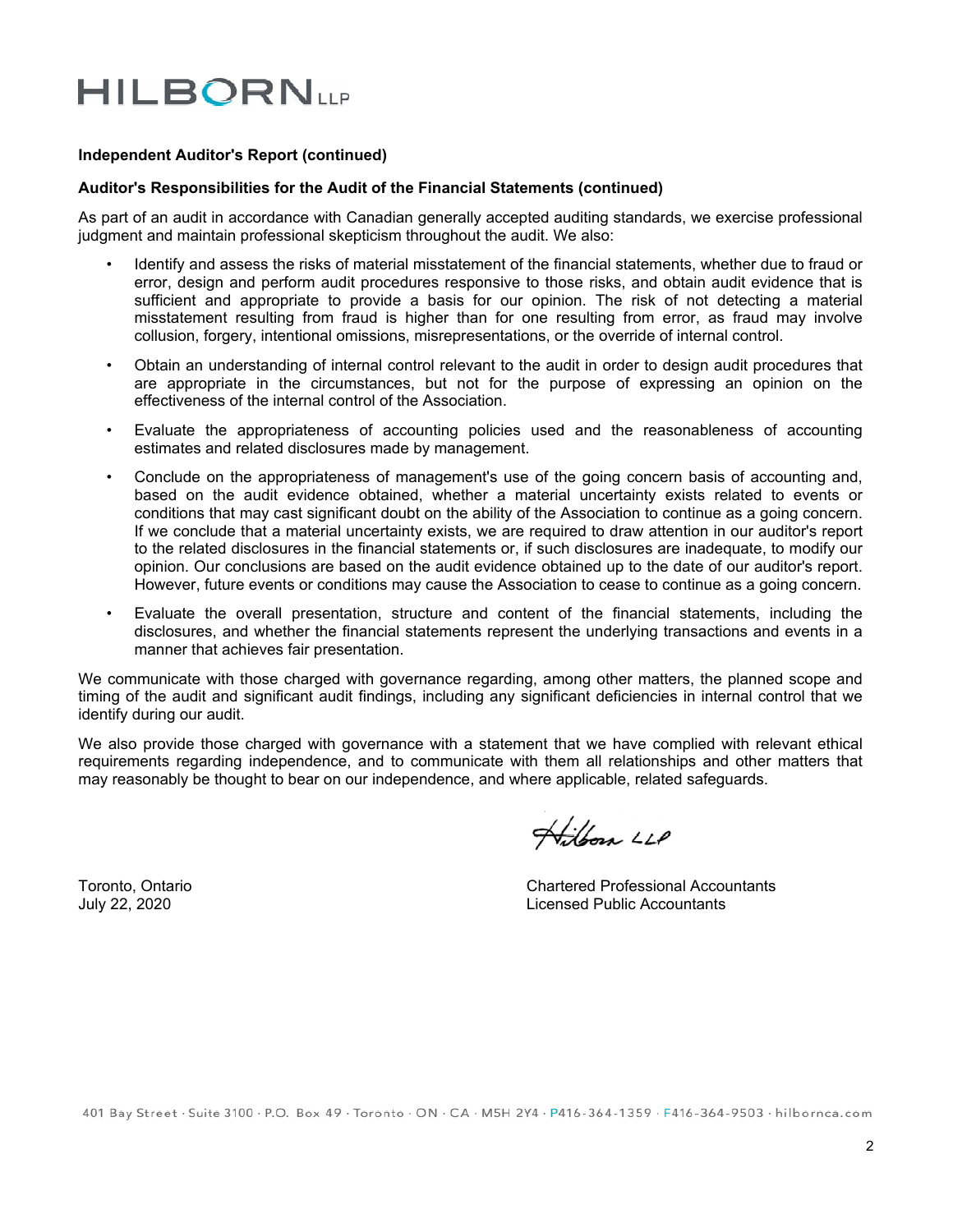## **ONTARIO SAILING ASSOCIATION**

## **Statement of Financial Position**

| March 31                                                                                                                  | 2020<br>\$                             | 2019<br>S                            |
|---------------------------------------------------------------------------------------------------------------------------|----------------------------------------|--------------------------------------|
| <b>ASSETS</b>                                                                                                             |                                        |                                      |
| <b>Current assets</b><br>Cash and short term investments (note 3)<br>Accounts receivable<br>Inventory<br>Prepaid expenses | 478,517<br>126,146<br>11,211<br>10,663 | 500,903<br>163,684<br>5,524<br>9,853 |
|                                                                                                                           | 626,536                                | 679,964                              |
| Restricted investments (note 4)<br>Capital assets (note 5)                                                                | 120,299<br>217,310                     | 113,258<br>172,106                   |
|                                                                                                                           | 964,145                                | 965,328                              |
| <b>LIABILITIES</b>                                                                                                        |                                        |                                      |
| <b>Current liabilities</b><br>Accounts payable and accrued liabilities<br>Deferred revenue (note 6)                       | 127,570<br>196,595                     | 61,601<br>279,425                    |
|                                                                                                                           | 324,165                                | 341,026                              |
| <b>NET ASSETS</b>                                                                                                         |                                        |                                      |
| Net assets invested in capital assets                                                                                     | 217,310                                | 172,106                              |
| Unrestricted net assets                                                                                                   | 302,371                                | 338,938                              |
| Restricted funds (note 1(a))                                                                                              | 120,299                                | 113,258                              |
|                                                                                                                           | 639,980                                | 624,302                              |
|                                                                                                                           | 964,145                                | 965,328                              |

The accompanying notes are an integral part of these financial statements

Approved on behalf of the Board:

Director

**Director** 

PRIL<br>Puffe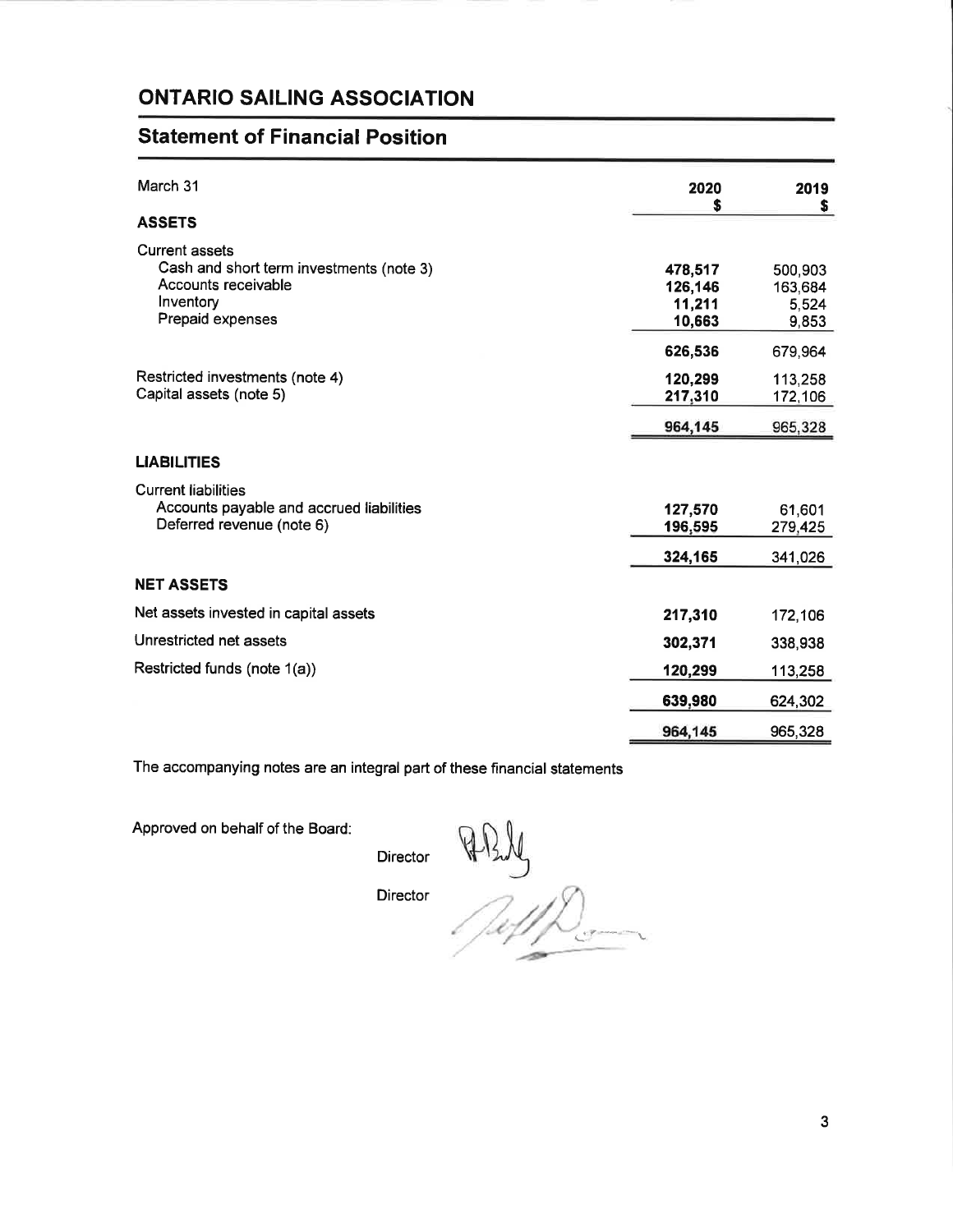## **Statement of Revenues and Expenses - Operating Fund**

| Year ended March 31                                                | 2020<br>\$ | 2019<br>\$ |
|--------------------------------------------------------------------|------------|------------|
| Revenues                                                           | 60,651     | 58,924     |
| Administration                                                     | 329,426    | 305,613    |
| Membership                                                         | 254,233    | 257,265    |
| Leadership development                                             | 202,457    | 190,530    |
| Participation development                                          | 294,664    | 392,062    |
| Athlete development                                                | 9,630      | 5,000      |
| Gain on sale of capital assets                                     | 1,151,061  | 1,209,394  |
| <b>Expenses</b>                                                    | 320,268    | 308,889    |
| Administration (schedule 1)                                        | 189,345    | 170,122    |
| Membership (schedule 2)                                            | 176,527    | 181,942    |
| Leadership development (schedule 3)                                | 158,743    | 192,068    |
| Participation development (schedule 4)                             | 297,541    | 366,580    |
| Athlete development (schedule 5)                                   | 1,142,424  | 1,219,601  |
| Excess of revenues over expenses (expenses over revenues) for year | 8,637      | (10,207)   |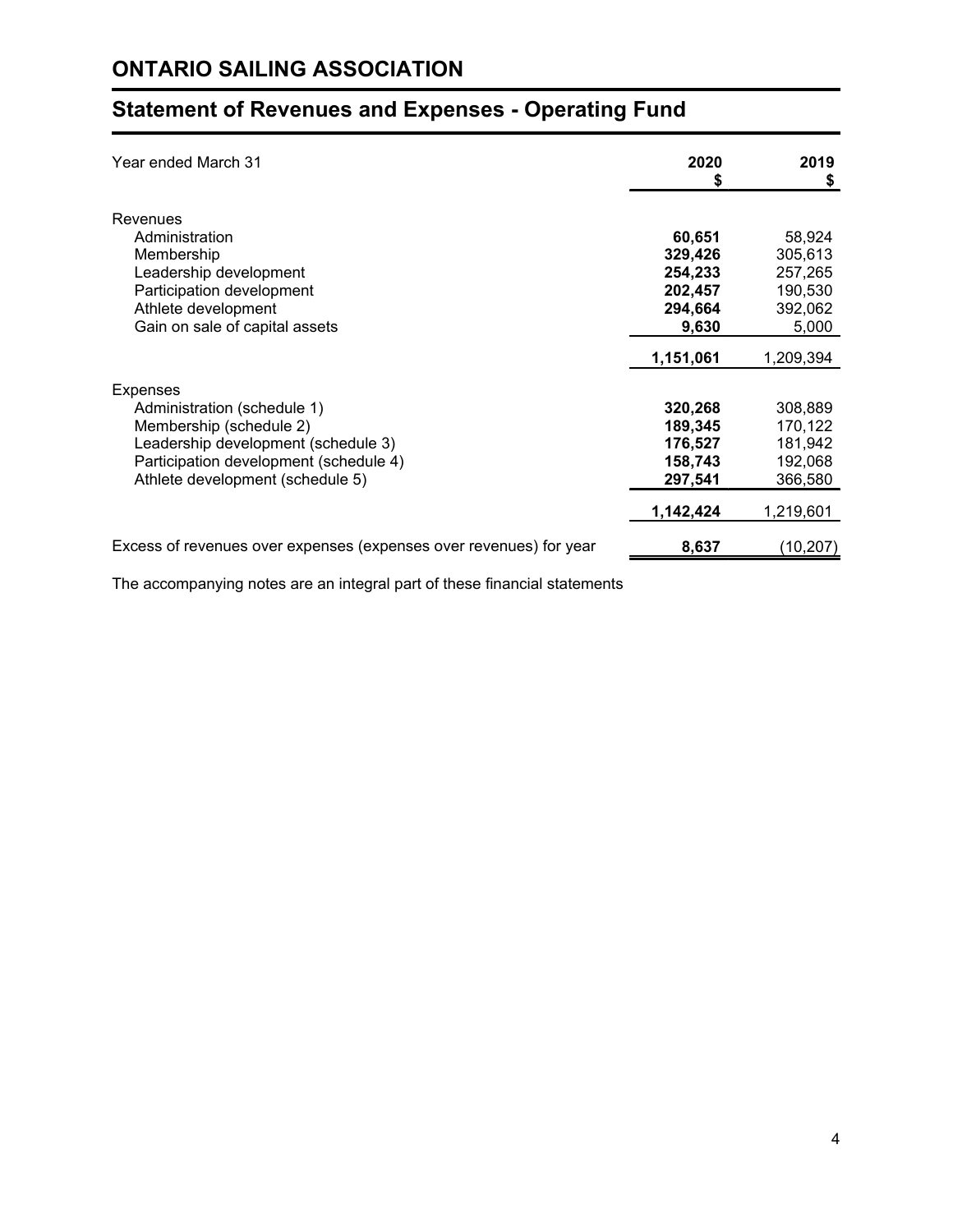## **Statement of Revenue and Expenses - Restricted Funds**

## Year ended March 31

|                                                                          | General<br><b>Restricted</b><br><b>Fund</b><br>\$ | <b>Hans</b><br>Fogh<br><b>Fund</b><br>\$ | <b>Alice</b><br><b>Boston</b><br>Fund<br>S | <b>Council of</b><br><b>Commodores</b><br>\$ | 2020<br>Total<br>\$ | 2019<br>Total<br>\$ |
|--------------------------------------------------------------------------|---------------------------------------------------|------------------------------------------|--------------------------------------------|----------------------------------------------|---------------------|---------------------|
| Revenues<br>Interest<br>Contributions                                    |                                                   | 710<br>2,025                             | 131                                        | 11,000                                       | 841<br>13,025       | 1,539<br>12,606     |
|                                                                          |                                                   | 2,735                                    | 131                                        | 11,000                                       | 13,866              | 9,938               |
| Expenses<br><b>Distributions</b>                                         |                                                   |                                          |                                            | 6,825                                        | 6,825               | 9,938               |
| Excess of revenues over<br>expenses (expenses over<br>revenues) for year |                                                   | 2,735                                    | 131                                        | 4,175                                        | 7,041               | 4,207               |
| Net assets, beginning of year                                            | 50                                                | 63,616                                   | 18,139                                     | 31,453                                       | 113,258             | 109,051             |
| Net assets, end of year (note 4)                                         | 50                                                | 66,351                                   | 18,270                                     | 35,628                                       | 120,299             | 113,258             |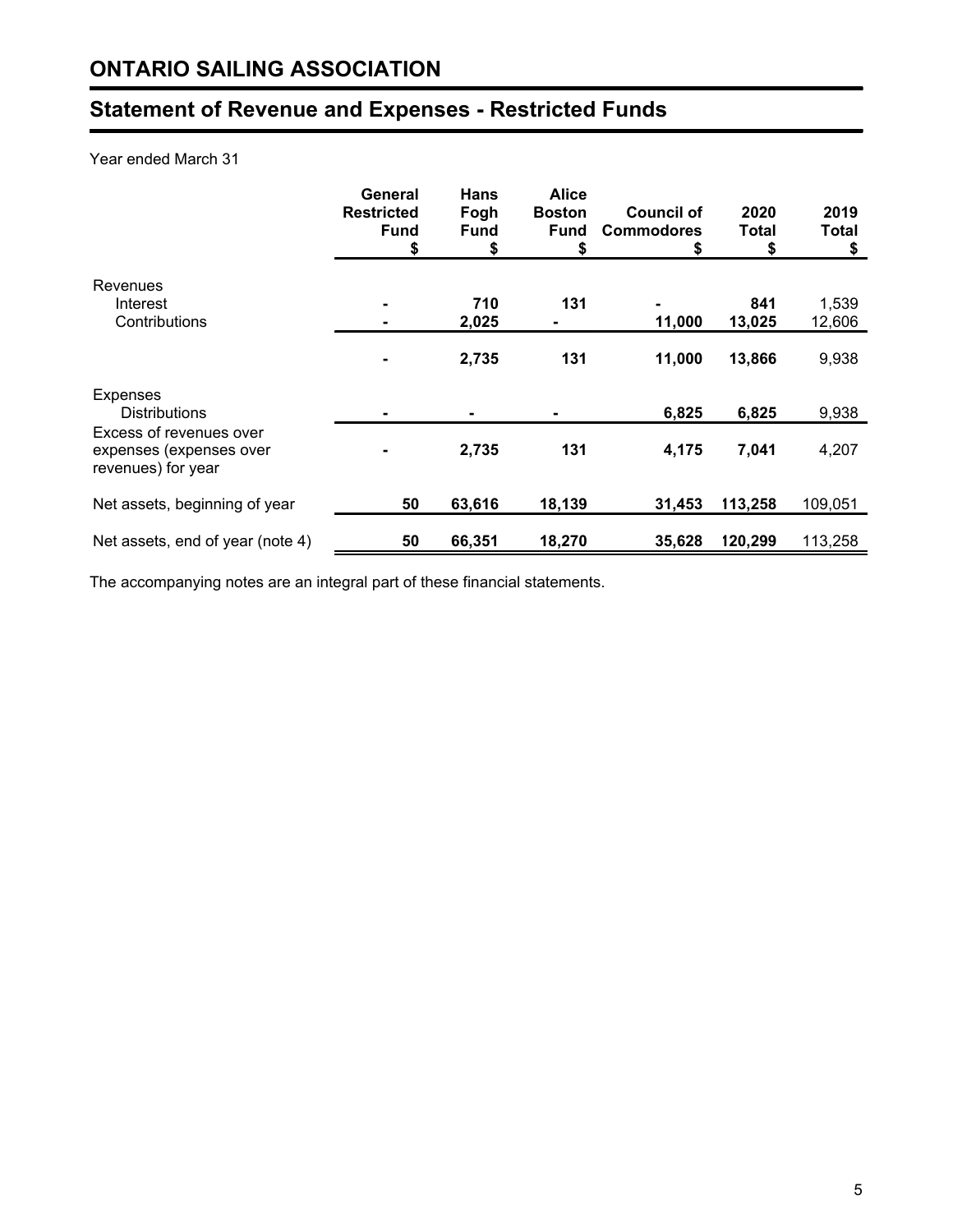## **Statement of Changes in Net Assets**

## Year ended March 31

|                                                              | <b>Invested in</b><br><b>Capital Assets</b> | <b>Unrestricted</b><br>for<br><b>Operations</b> | <b>Restricted</b><br><b>Funds</b> | <b>Total</b><br>2020<br>\$ |
|--------------------------------------------------------------|---------------------------------------------|-------------------------------------------------|-----------------------------------|----------------------------|
| Balance, beginning of year                                   | 172,106                                     | 338,938                                         | 113,258                           | 624,302                    |
| Excess of revenues over expenses<br>(expenses over revenues) |                                             | 8,637                                           | 7,041                             | 15,678                     |
| Increase in capital assets                                   | 45,204                                      | (45,204)                                        |                                   |                            |
| Balance, end of year                                         | 217,310                                     | 302,371                                         | 120,299                           | 639,980                    |
|                                                              | <b>Invested in</b><br><b>Capital Assets</b> | <b>Unrestricted</b><br>for<br><b>Operations</b> | <b>Restricted</b><br><b>Funds</b> | Total<br>2019<br>\$        |
| Balance, beginning of year                                   | 122,387                                     | 398,864                                         | 109,051                           | 630,302                    |
| Excess of revenues over expenses<br>(expenses over revenues) |                                             | (10, 207)                                       | 4,207                             | (6,000)                    |
| Increase in capital assets                                   | 49,719                                      | (49,719)                                        |                                   |                            |
| Balance, end of year                                         | 172,106                                     | 338,938                                         | 113,258                           | 624,302                    |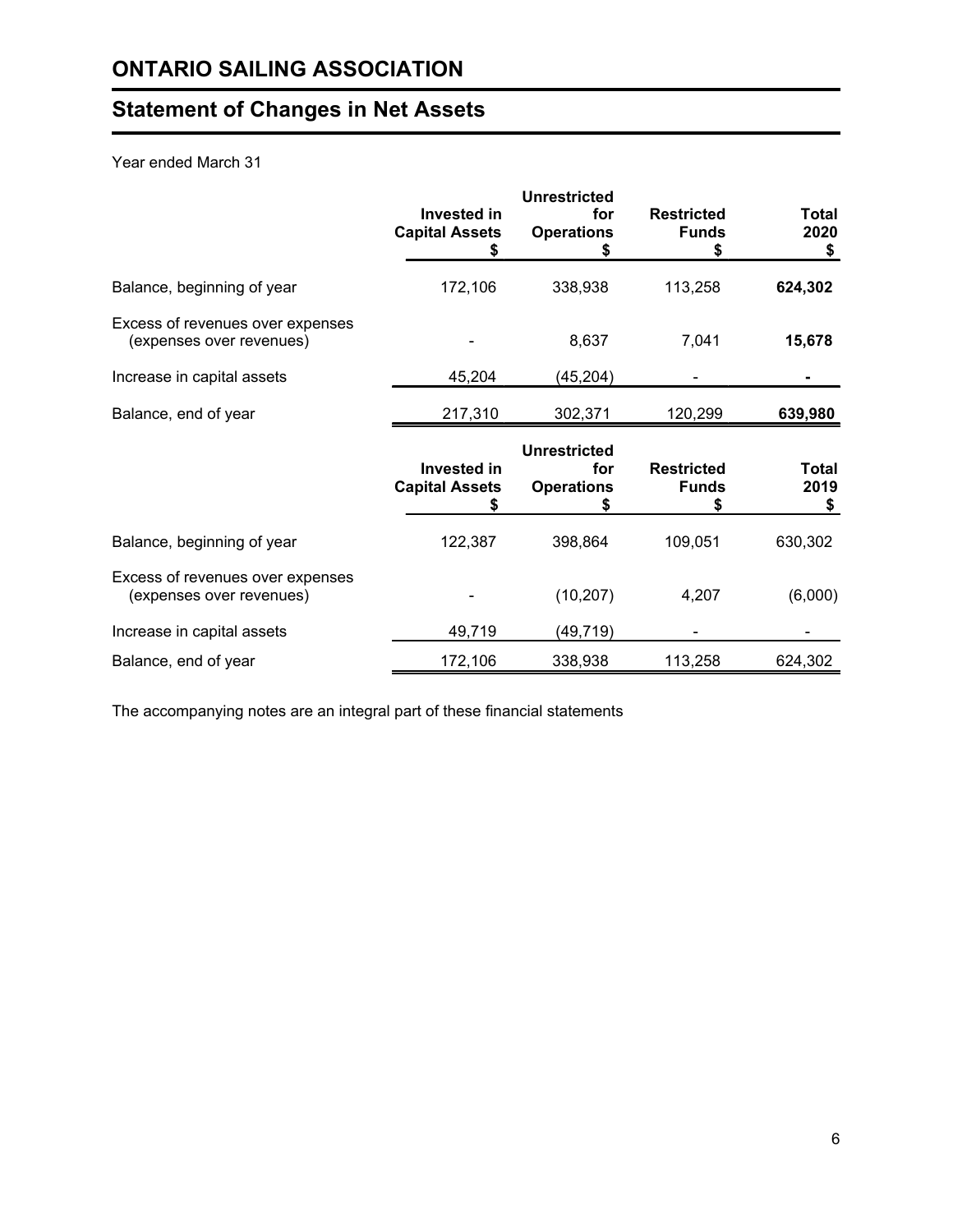## **Statement of Cash Flows**

| Year ended March 31                                                                                   | 2020<br>S  | 2019<br>\$ |
|-------------------------------------------------------------------------------------------------------|------------|------------|
| Cash flows from operating activities<br>Excess of revenues over expenses (expenses over revenues) for |            |            |
| year<br>Adjustments to determine net cash provided by operating activities                            | 15,678     | (6,000)    |
| Gain on sale of capital assets                                                                        | (9,630)    | (5,000)    |
| Amortization of capital assets                                                                        | 68,879     | 53,742     |
|                                                                                                       | 74,927     | 42,742     |
| Change in non-cash working capital items<br>Decrease (increase) in accounts receivable                | 37,538     | (33, 370)  |
| Decrease (increase) in inventory                                                                      | (5,687)    | 2,539      |
| Decrease (increase) in prepaid expenses                                                               | (811)      | 40,976     |
| Increase (decrease) in accounts payable and accrued liabilities                                       | 65,969     | (2,408)    |
| Increase (decrease) in deferred revenue                                                               | (82,830)   | 4,667      |
|                                                                                                       | 89,106     | 55,146     |
| Cash flows from investing activities                                                                  |            |            |
| Net purchase of restricted investments                                                                | (7,041)    | (4,207)    |
| Additions to capital assets                                                                           | (114, 451) | (103, 461) |
| Proceeds on disposal of capital assets                                                                | 10,000     | 5,000      |
|                                                                                                       | (111,492)  | (102,668)  |
| Net change in cash during the year                                                                    | (22, 386)  | (47, 522)  |
| Cash and short term investments, beginning of year                                                    | 500,903    | 548,425    |
| Cash and short term investments, end of year                                                          | 478,517    | 500,903    |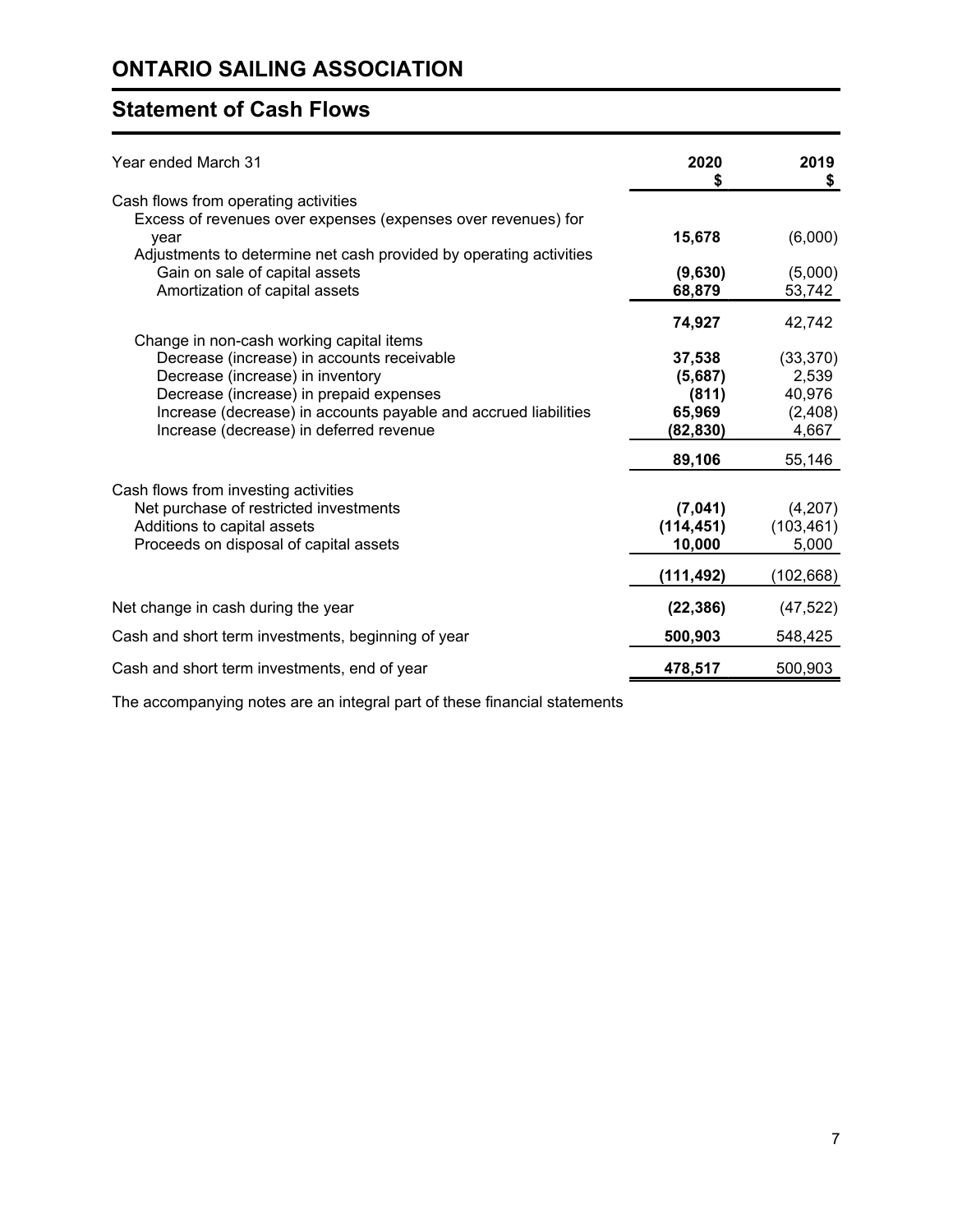## **Schedules to Financial Statements**

## Year ended March 31

| Schedule of administration (schedule 1) |            | <b>Schedule 1</b> |
|-----------------------------------------|------------|-------------------|
|                                         | 2020<br>\$ | 2019<br>\$        |
| <b>Salaries</b>                         | 146,789    | 152,894           |
| Professional fees                       | 16,844     | 14,632            |
| Communications                          | 11,634     | 8,099             |
| Insurance                               | 34,123     | 32,493            |
| Meetings                                | 5,008      | 8,003             |
| <b>Facilities</b>                       | 33,832     | 29,546            |
| Telephone                               | 7,559      | 3,391             |
| Other                                   | 57,851     | 56,013            |
| Amortization                            | 6,628      | 3,818             |
|                                         | 320,268    | 308,889           |
| Schedule of membership (schedule 2)     |            | <b>Schedule 2</b> |
|                                         | 2020<br>\$ | 2019<br>\$        |
|                                         |            |                   |
| <b>Salaries</b>                         | 70,327     | 48,543            |
| Product cost of goods sold              | 21,160     | 27,969            |
| <b>Participation Fees</b>               | 71,631     | 60,275            |
| Fundraising                             | 8,976      | 10,691            |
| Trade shows and conferences             | 17,251     | 22,644            |
|                                         | 189,345    | 170,122           |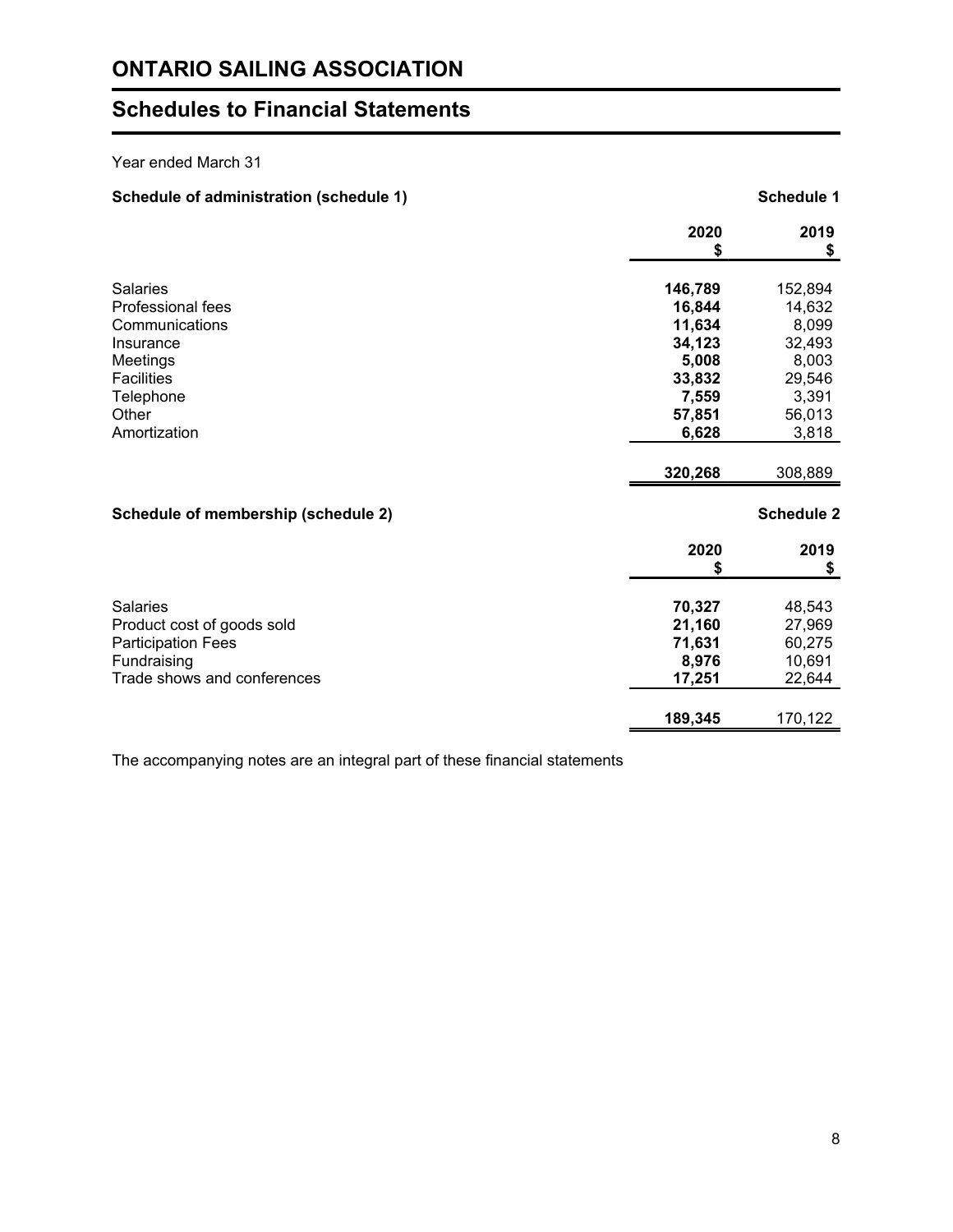## **Schedules to Financial Statements**

## Year ended March 31

## Schedule of leadership development expenses **Schedule 3** Schedule 3

|                                                | 2020<br>\$ | 2019<br>\$        |
|------------------------------------------------|------------|-------------------|
| <b>Salaries</b>                                | 93,473     | 89,409            |
| Instructor development program                 | 73,005     | 79,618            |
| Conferences and workshops                      | 6,852      | 4,887             |
| <b>Facilities</b>                              | 3,197      | 8,028             |
|                                                | 176,527    | 181,942           |
| Schedule of participation development expenses |            | <b>Schedule 4</b> |
|                                                | 2020<br>\$ | 2019<br>\$        |
|                                                |            |                   |
| <b>Salaries</b>                                | 111,840    | 123,887           |
| Travel                                         | 10,209     | 7,627             |
| Boats and equipment                            | 8,368      | 7,043             |
| Cruising registration program                  | 11,414     | 26,433            |
| <b>Facilities</b>                              | 2,125      | 5,976             |
| Amortization                                   | 14,787     | 21,102            |
|                                                | 158,743    | 192,068           |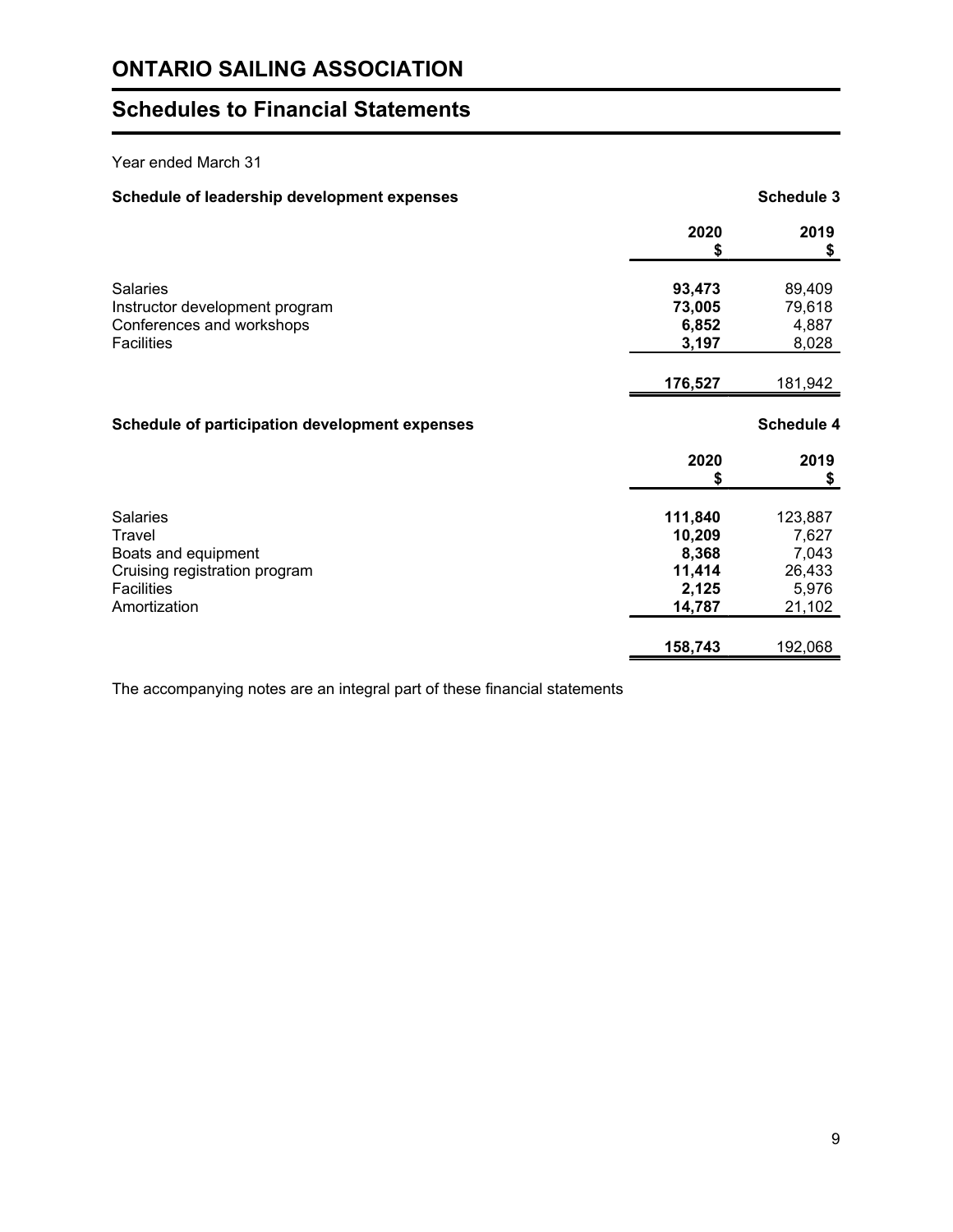## **Schedules to Financial Statements**

## Year ended March 31

## Schedule of athlete development expenses **Schedule 5** Schedule 5

|                      | 2020<br>\$ | 2019<br>\$ |
|----------------------|------------|------------|
|                      |            |            |
| <b>Salaries</b>      | 162,468    | 195,130    |
| Travel               | 51,967     | 87,654     |
| Boats and equipment  | 10,293     | 16,930     |
| <b>Facilities</b>    | 2,297      | 6,328      |
| Amortization         | 29,098     | 20,544     |
| Paralympic training  | 26,415     | 27,994     |
| Georgian Bay Regatta | 15,003     | 12,000     |
|                      |            |            |
|                      | 297,541    | 366,580    |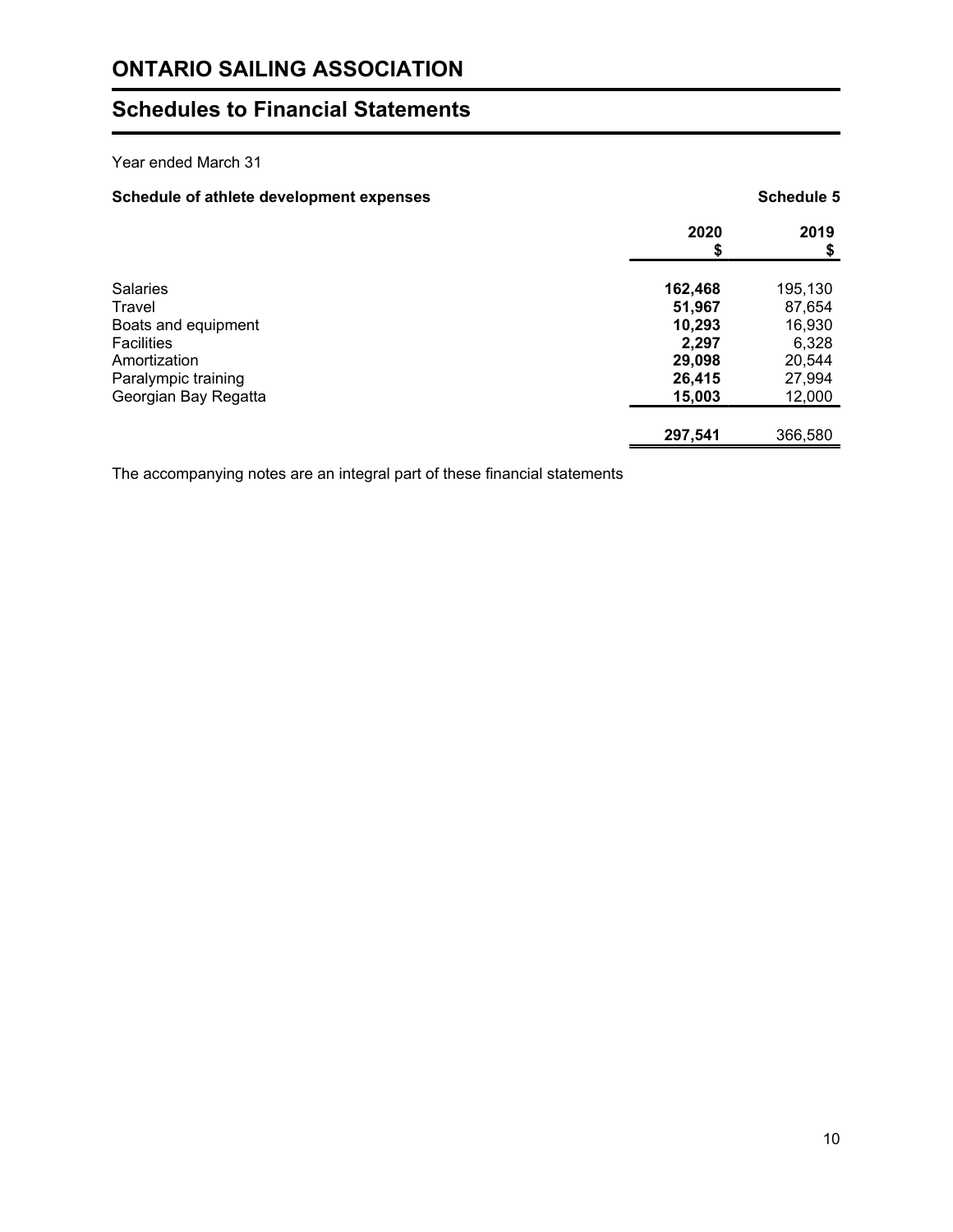## **Notes to Financial Statements**

March 31, 2020

## **Nature of operations**

The Ontario Sailing Association ("Association") was incorporated without share capital under the laws of Ontario.

The objectives of the Association are to generate interest in sailing particularly among young people in the Province of Ontario, promote sailboat racing events and encourage boating skill development.

#### 1. **Significant accounting policies**

## (a) **Restricted funds**

In 2010, the Association established the Hans Fogh Fund and the Alice Boston Fund. Contributions received by these restricted funds are invested separately as disclosed in note 4. Investment returns in the Hans Fogh Fund are to be used to support development of high performance athletes, coaches and officials in Ontario, as recommended by the Board of Directors and approved by the Fogh family. The Alice Boston Fund is to be used to support competitive sailing in the Sarnia area, as recommended by the Board of Directors and approved by the trustees as named by the Boston family. In 2016, the Association established the Council of Commodores Fund which is to be used to support the Council as approved by the Council.

#### (b) **Revenue recognition**

The Association follows the restricted fund method of accounting for contributions. Restricted contributions for which there is an appropriate restricted fund are recognized as revenue in the year. Unrestricted contributions are recognized as revenue of the operating fund when received or receivable if the amount to be received can be reasonably estimated and collection is reasonably assured.

#### (c) **Inventory**

Inventory is recorded at the lower of cost and net realizable value.

#### (d) **Capital assets**

Capital assets are recorded at cost. Contributed capital assets are recorded at fair market value at the date of contribution. The Association provides for amortization using the straight-line method at rates designed to amortize the cost of the capital assets over their estimated useful lives. The annual amortization rates are as follows:

| <b>Trailer building</b>           | - 10 years |
|-----------------------------------|------------|
| Furniture and fixtures            | - 7 years  |
| Leasehold improvements            | - 5 years  |
| Computer equipment                | - 3 years  |
| Safety boats, motors and trailers | - 5 years  |
| Sailboats                         | - 5 years  |
| Vehicles                          | - 5 years  |
| Website                           | - 3 years  |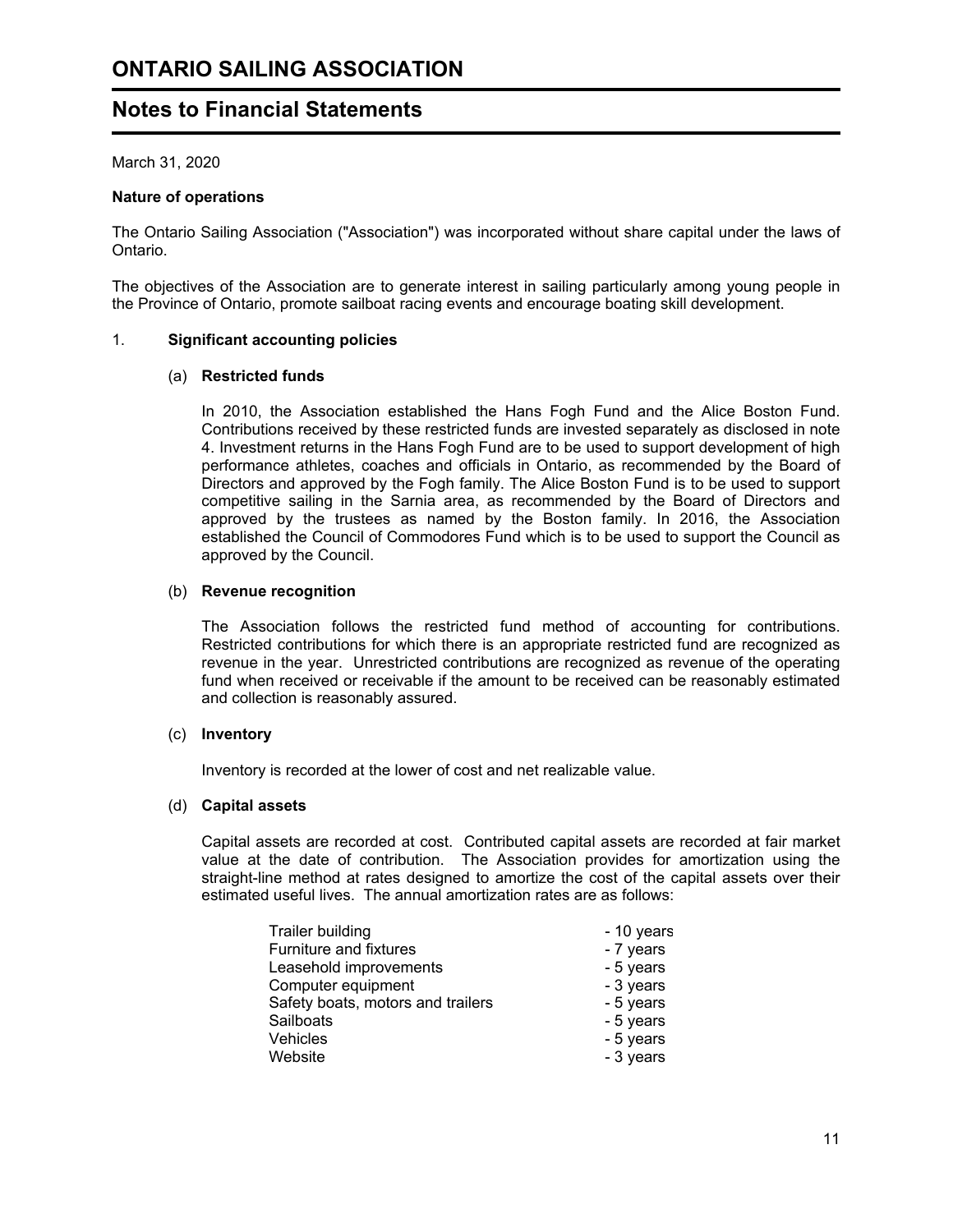## **ONTARIO SAILING ASSOCIATION**

## **Notes to Financial Statements (continued)**

March 31, 2020

## 1. **Significant accounting policies (continued)**

#### (e) **Financial instruments**

#### (i) **Measurement of financial instruments**

The Association initially measures its financial assets and financial liabilities at fair value adjusted by, in the case of a financial instrument that will not be measured subsequently at fair value, the amount of transaction costs directly attributable to the instrument.

The Association subsequently measures its financial assets and financial liabilities at amortized cost.

Financial assets measured at amortized cost include cash, short-term investments and accounts receivable.

Financial liabilities measured at amortized cost include accounts payable and accrued liabilities.

#### (ii) **Impairment**

Financial assets measured at amortized cost are tested for impairment when there are indicators of possible impairment. When a significant adverse change has occurred during the period in the expected timing or amount of future cash flows from the financial asset or group of assets, a write-down is recognized in the statements of revenues and expenses. The write down reflects the difference between the carrying amount and the higher of:

- the present value of the cash flows expected to be generated by the asset or group of assets;
- the amount that could be realized by selling the assets or group of assets;
- the net realizable value of any collateral held to secure repayment of the assets or group of assets.

When the events occurring after the impairment confirm that a reversal is necessary, the reversal is recognized in statements of revenues and expenses up to the amount of the previously recognized impairment.

#### (f) **Contributed services**

Volunteer time is contributed during the year to assist the Association in carrying out its sailing events and activities. Because of the difficulty of determining their fair market value, contributed services are not recognized in the financial statements.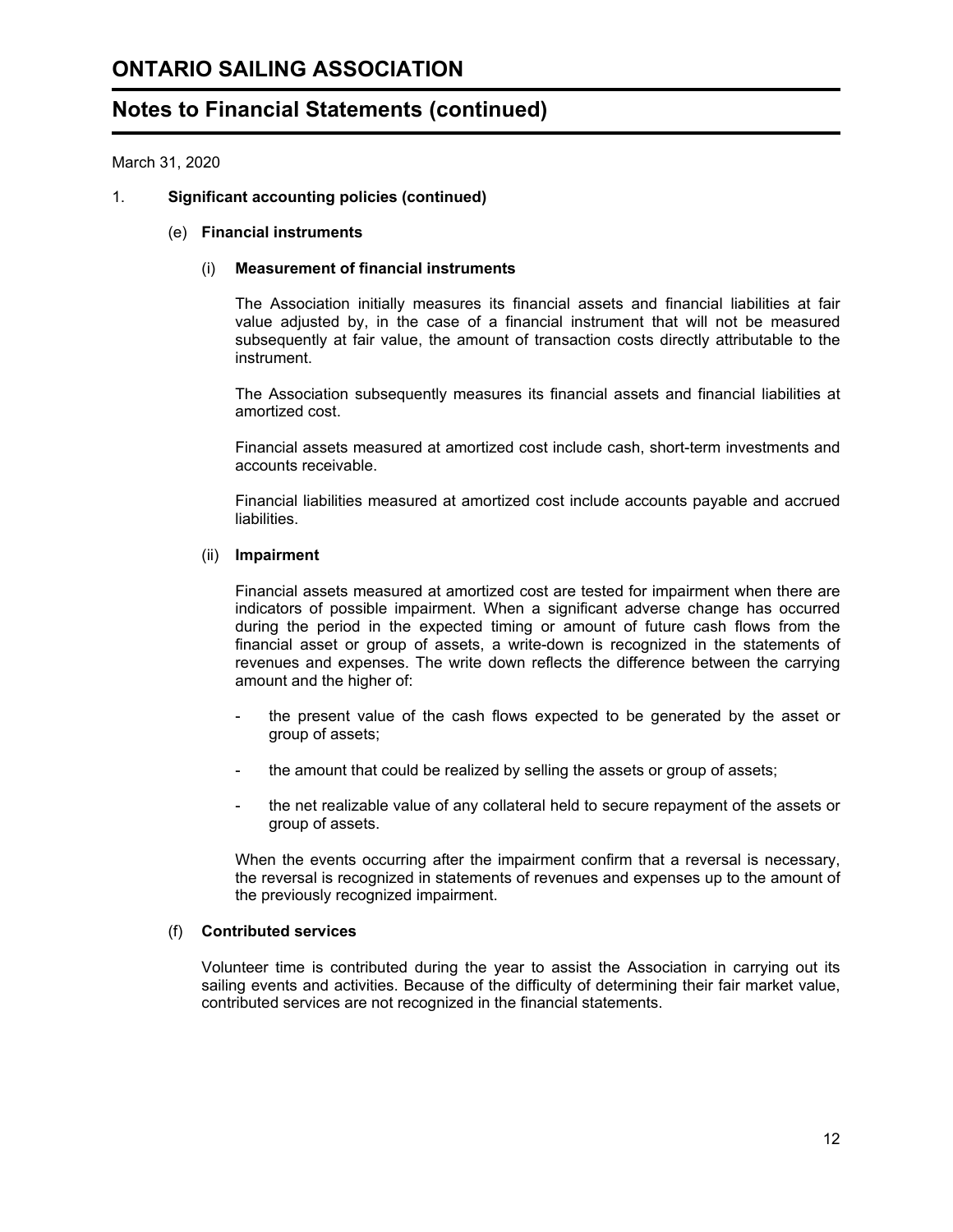March 31, 2020

## 1. **Significant accounting policies (continued)**

#### (g) **Management estimates**

The preparation of financial statements in conformity with Canadian accounting standards for not-for-profit organizations requires management to make estimates and assumptions that affect the reported amounts of assets and liabilities and disclosures of contingent liabilities (if any) at the date of the financial statements and the reported amounts of revenue and expenses during the reporting period. Such estimates are periodically reviewed and any adjustments necessary are reported in operations in the period in which they become known. Actual results could differ from these estimates.

## 2. **Financial instrument risk management**

Transactions in financial instruments may result in an entity assuming or transferring to another party one or more of the financial risks described below. The required disclosures provide

information that assists users of financial statements in assessing the extent of risk related to the Organization's financial instruments.

The financial instruments of the Association and the nature of the risks to which these instruments may be subject are as follows:

|                                                                                                          |        |           | <b>Risks</b> |                           |  |
|----------------------------------------------------------------------------------------------------------|--------|-----------|--------------|---------------------------|--|
|                                                                                                          |        |           |              | Market risk               |  |
| <b>Financial instrument</b>                                                                              | Credit | Liquidity | Currency     | Interest rate Other price |  |
| Cash and short term<br>investments<br>Accounts receivable<br>Accounts payable and accrued<br>liabilities | X<br>X | х         |              |                           |  |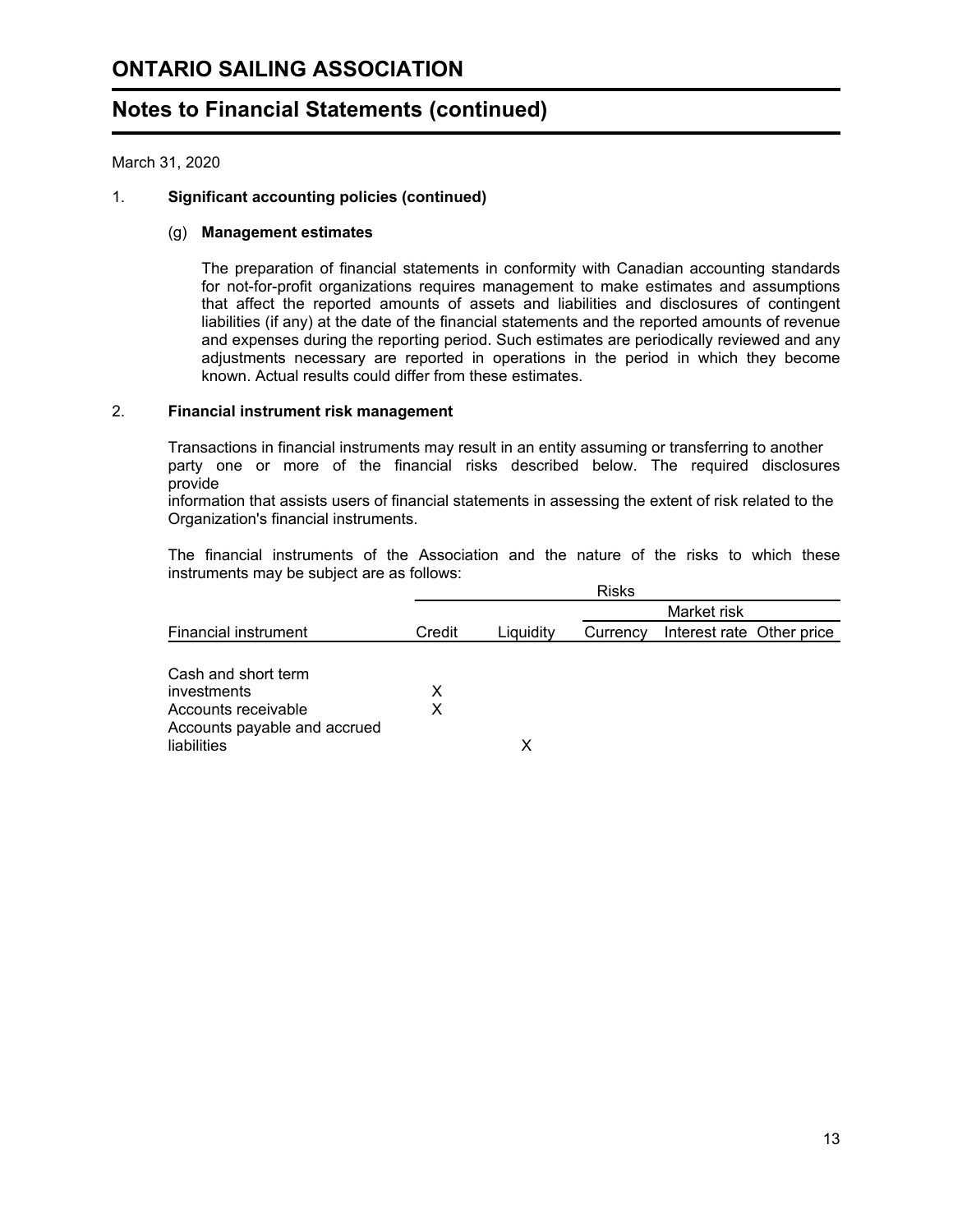March 31, 2020

## 2. **Financial instrument risk management (continued)**

#### (a) **Credit risk**

The Association is exposed to credit risk resulting from the possibility that parties may default on their financial obligations, or if there is a concentration of transactions carried out with the same party, or if there is a concentration of financial obligations which have similar economic characteristics that could be similarly affected by changes in economic conditions, such that the Association could incur a financial loss. The Association does not hold directly any collateral as security for financial obligations of counterparties.

The maximum exposures of the Association to credit risk are as follows:

|                                                        | 2020               | 2019               |
|--------------------------------------------------------|--------------------|--------------------|
| Cash and short term investments<br>Accounts receivable | 478.517<br>126.146 | 500,903<br>163,684 |
|                                                        | 604.663            | 664.587            |

Credit risk associated with cash and short term investments is minimized substantially by ensuring that these assets are invested in financial obligations of major financial institutions that have been accorded investment grade ratings by a primary rating agency. An ongoing review is performed to evaluate changes in the status of the issuers of securities authorized for investment under the investment policy of the Association.

Credit risk associated with accounts receivable is reduced by monitoring member accounts receivable.

#### (b) **Liquidity risk**

Liquidity risk is the risk that the Association cannot repay its obligations when they become due to its creditors. The Association has liquidity risk in accounts payable and accrued liabilities of \$127,570 (2019 - \$61,601).

The Association reduces its exposure to liquidity risk by preparing and monitoring detailed forecasts of cash flows from operations, anticipating investing and financing activities and holding assets that can be readily converted into cash.

#### (c) **Changes in risk**

There have been no changes in the Association's risk exposures from the prior year.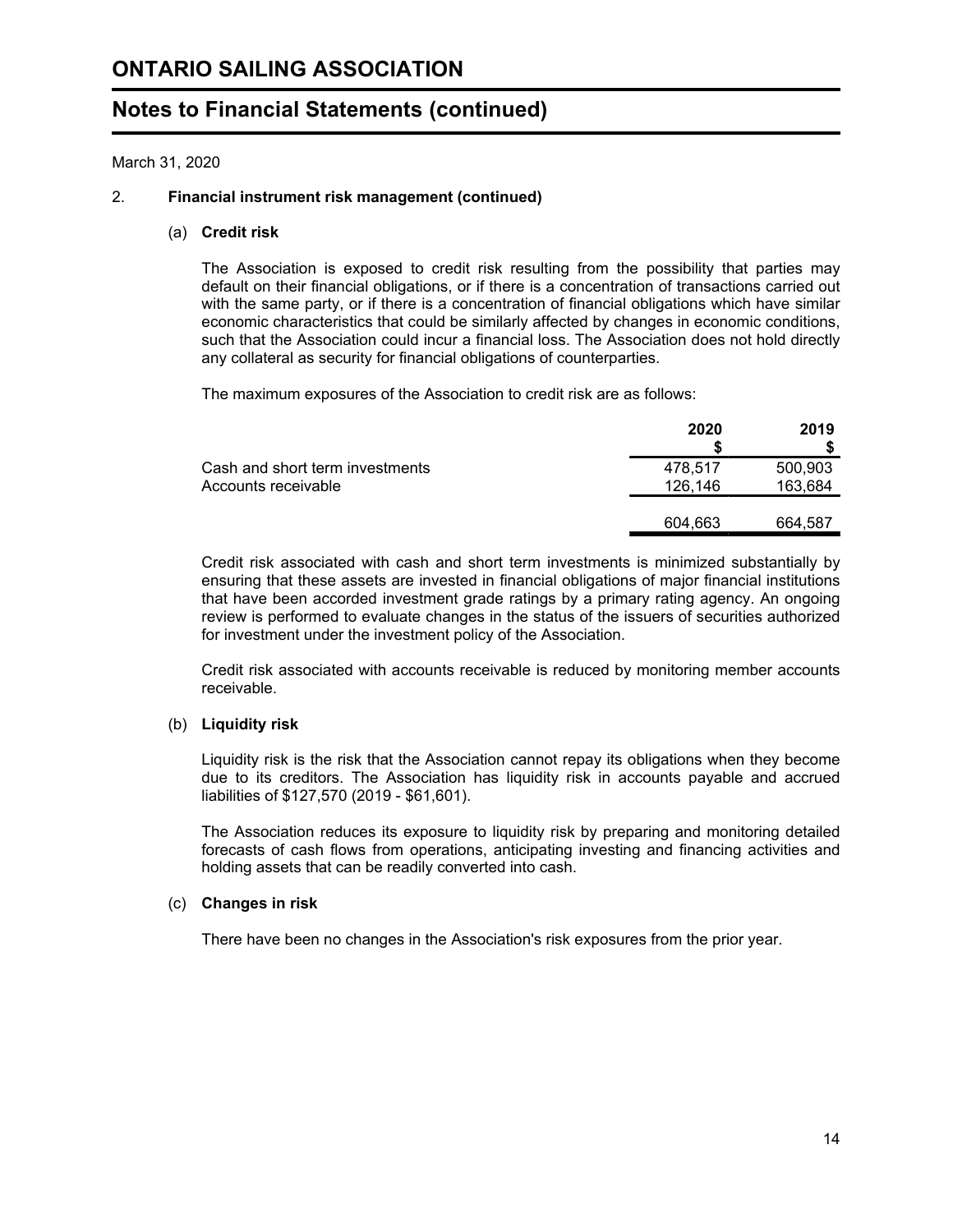## March 31, 2020

## 3. **Cash and short term investments**

|                                                   | 2020    | 2019    |
|---------------------------------------------------|---------|---------|
| Cash                                              | 25.718  | 145.465 |
| Short-term investments - maturing within one year | 347,834 | 234,293 |
| Short-term investments - maturing after one year  | 104,965 | 121,145 |
|                                                   |         |         |
|                                                   | 478,517 | 500,903 |

Short-term investments are being held through Scotia Securities Inc. in separate accounts and consist of cash and guaranteed investment certificates maturing within the next three years. Interest on guaranteed investment certificates range from 1.98% through 3.15%.

## 4. **Restricted investments**

|                                                  | 2020    | 2019    |
|--------------------------------------------------|---------|---------|
| Restricted investments - General Restricted Fund | 50      | 50      |
| Restricted investments - Hans Fogh Fund          | 66,351  | 63.616  |
| Restricted investments - Alice Boston Fund       | 18,270  | 18,139  |
| Restricted investments - Council of Commodores   | 35.628  | 31,453  |
|                                                  |         |         |
|                                                  | 120 299 | 113.258 |

The restricted investments are being held through Scotia Securities Inc. in separate accounts and consist of cash and guaranteed investment certificates maturing within the next year paying interest of 2.0%.

The investments are recorded as non-current assets given the underlying contributions are to be used solely in accordance with restrictions stipulated by the related funds and are not available to fund general operations as disclosed in note 1(a).

## 5. **Capital assets**

|                                   |         |                                    | 2020       |
|-----------------------------------|---------|------------------------------------|------------|
|                                   | Cost    | <b>Accumulated</b><br>Amortization | <b>Net</b> |
| Leasehold improvements            | 37,635  | 19,174                             | 18,461     |
| Computer equipment                | 39,254  | 34,317                             | 4,937      |
| Furniture and fixtures            | 7.370   | 6.317                              | 1,053      |
| Safety boats, motors and trailers | 263,670 | 174,628                            | 89,042     |
| <b>Sailboats</b>                  | 111.213 | 91.000                             | 20,213     |
| <b>Vehicles</b>                   | 144.656 | 66,969                             | 77,687     |
| Website                           | 10,100  | 4,183                              | 5,917      |
|                                   | 613.898 | 396.588                            | 217,310    |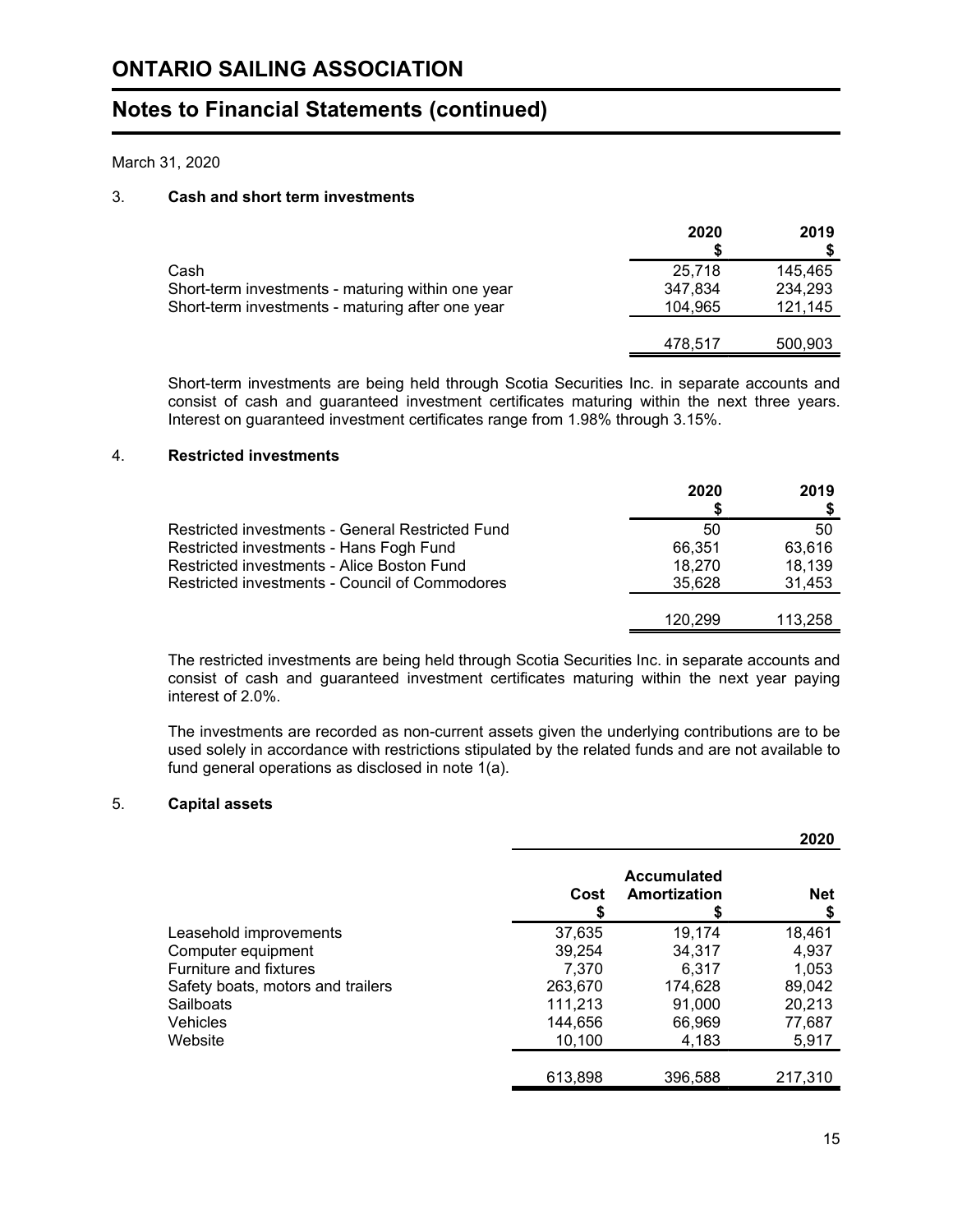March 31, 2020

## 5. **Capital assets (continued)**

|                                   |         |                                    | 2019.            |
|-----------------------------------|---------|------------------------------------|------------------|
|                                   | Cost    | <b>Accumulated</b><br>Amortization | <b>Net</b><br>\$ |
| Leasehold improvements            | 40,240  | 18,520                             | 21,720           |
| Computer equipment                | 44,853  | 34,581                             | 10,272           |
| Furniture and fixtures            | 7.370   | 5.264                              | 2,106            |
| Safety boats, motors and trailers | 216,421 | 145,876                            | 70,545           |
| <b>Sailboats</b>                  | 108,213 | 84.922                             | 23,291           |
| Vehicles                          | 170,011 | 125,839                            | 44,172           |
| Website                           | 3,000   | 3,000                              |                  |
|                                   | 590,108 | 418,002                            | 172,106          |

## 6. **Deferred revenue**

Deferred revenue consists of the following:

i) Program and membership fees in the amount of \$125,839 (2019 - \$224,504) paid in advance, which will be realized in the following fiscal year.

ii) Restricted contributions in the amount of \$4,676 (2019 - \$4,676) to be recorded as revenue in the year in which the related expenses are incurred.

iii) Capital contributions in the amount of \$66,080 (2019 - \$50,245) to be recorded as revenue over the same period and rate as the amortization on the capital assets the grants were used to purchase.

## 7. **Income taxes**

As the Association is a not-for-profit organization, it is not subject to income taxes.

#### 8. **Ministry of Tourism, Culture and Sport**

The Association receives funding under the Ontario Amateur Sport Fund from the Ministry of Tourism, Culture and Sport to aid in the delivery of programs that support athletes, coaches, officials and volunteers. In 2020, the Association received and recognized revenues of \$243,408 (2019 - \$243,408) across various programs.

**2019**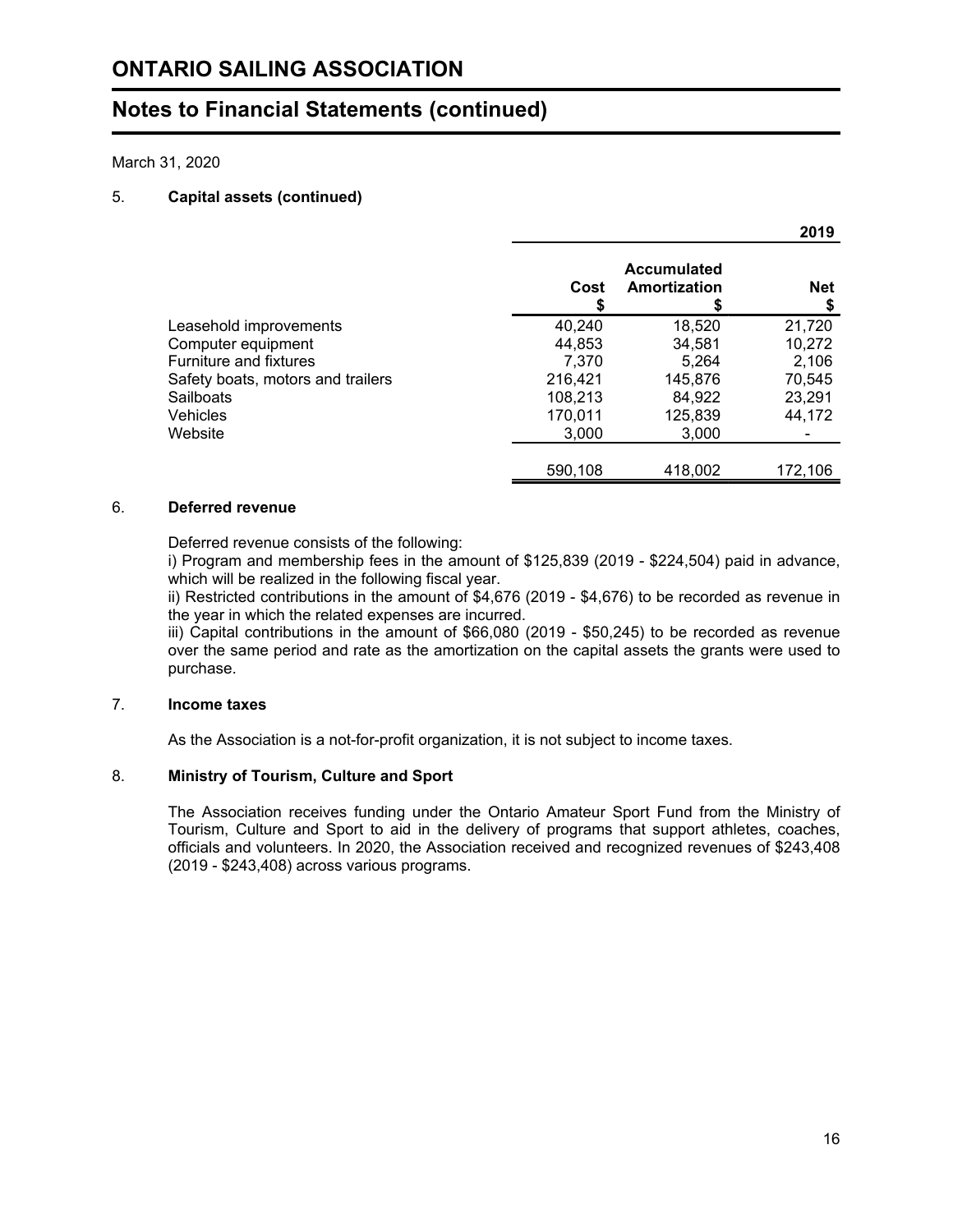March 31, 2020

## 9. **Commitments**

During 2019 the Association signed a lease renewal agreement to lease office premises effective September 1, 2019 to August 31, 2024. Minimum lease payments are as follows:

| Year ending March 31 | S       |
|----------------------|---------|
| 2021                 | 26,450  |
| 2022                 | 26,786  |
| 2023                 | 27,025  |
| 2024                 | 27,025  |
| 2025                 | 11,260  |
|                      |         |
|                      | 118,546 |

#### 10. **Impact of COVID-19 Pandemic**

The global pandemic of the virus known as COVID-19 led the Canadian Federal government, as well as provincial and local governments, to impose measures, such as restricting foreign travel, mandating self-isolations and physical distancing and closing non-essential businesses. These measures have temporarily reduced certain operations of the Association.

Due to restrictions on non-essential business, recreational boating was restricted and as a result the Association's instructor courses, BOOM program, and team athlete programs will be impacted significantly both during and subsequent to the year end. In light of the pandemic, the Association decided to cancel the 2020 summer BOOM programming and refund all deposits that were on hand as of the year end in the subsequent period. The Association restructured as many instructor courses as possible, by offering online and modified in person instructions to comply with the changing government guidelines and refunded fees collected for courses that had to be cancelled. There will be no refund for membership fees. Included in accounts payable and accrued liabilities is \$68,455 related to the refund of prepaid instructor courses, BOOM program and team fees.

The Organization has applied for and is receiving government assistance in the form of a wage subsidy and a loan through the Canada Emergency Business Account program.

#### 11. **Comparative amounts**

The financial statements have been reclassified, where applicable, to conform to the presentation used in the current year. The changes do not affect prior year earnings.